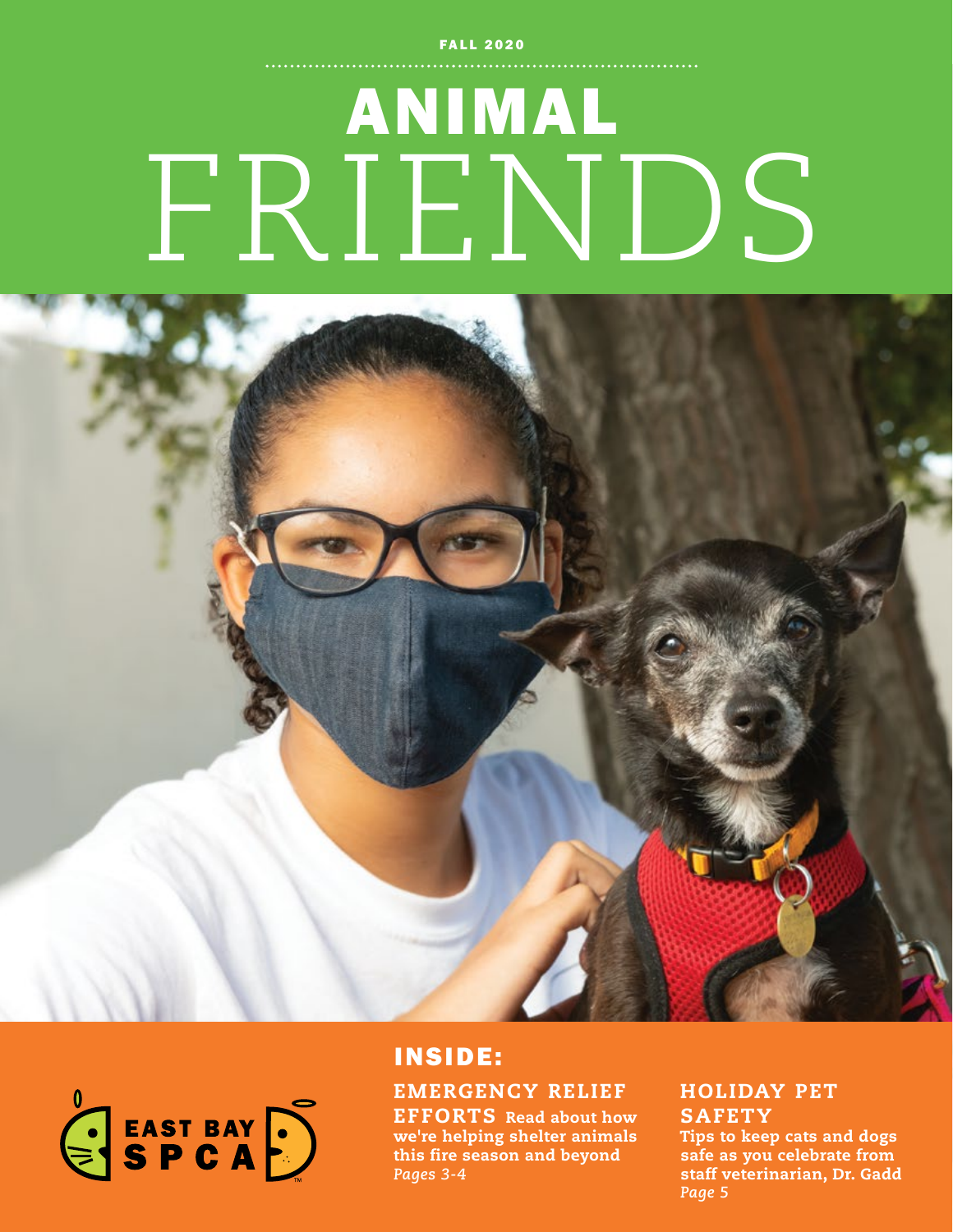

#### MESSAGE FROM PRESIDENT AND CEO ALLISON LINDQUIST

**HAPPY HOLIDAYS!** As we prepare to usher in a new year, I want to thank you for your generous support of the East Bay SPCA's lifesaving work and mission, especially during these past many months that have redefined daily life as we now know it.

Thanks to your thoughtful contributions, we have been able to continue meeting the needs of our community during these challenging times through our animal adoptions by appointment, critical veterinary care, foster care, behavior and training online classes and critical services for pets and pet families in crisis, such as our free Pet Food Pantry distributions.

We are especially proud of our continuing Humane Education youth programs and activities (see page 2) including Animal Camps, online presentations, our new Shelter Scouts program and a fun, safe Halloween trick-or-treating event that was held at our shelters on October 31st.

We have expanded our partnerships with animal and rescue organizations to increase and broaden our community support. In August, we entered a partnership with the Red Cross of Alameda County and supported their Temporary Evacuation Point in Livermore for Alameda and Contra Costa County evacuees from the SCU Lightning Complex Fire. We also transported 66 dogs and cats from shelters across California that were impacted by other devastating wildfires this fall (see page 3). On November 8, we partnered with Oakland Animal Services and other local animal welfare groups to provide 58 local feral cats with free spay/neuter services to help prevent animal overpopulation, which is a leading cause of animal abuse and neglect.

At this festive time of year, we frequently receive a lot of questions about how to keep pets safe around holiday plants, decorations, seasonal foods and visitors. Our own staff veterinarian, Dr. Gwen Gadd, has provided a guide for avoiding potential winter pet hazards on page 5. We hope this helps to ensure a safe, enjoyable holiday season for you and your furry friends.

Thank you for your invaluable friendship and generosity. It is my honor and privilege to be leading an organization with such an exceptionally loyal and caring family of donors.

Wishing you all the best for the holidays and a Happy New Year!



 $enC$ 

ALLISON C. LINDQUIST President and CEO East Bay SPCA

Find all the latest updates and information about our activities, programs and services on our website at **eastbayspca.org**.

#### **BOARD OF DIRECTORS**

Mark Cratsenburg *Board Chair*  Marilyn Leahy *Vice Chair* Heidi Madsen *Secretary* Sandi Wright *Treasurer* Miranda Helmer Jay Hernandez Bridge Mei Stacey Wells

#### **LEADERSHIP**

Allison Lindquist *President and CEO*

Karalyn Aropen *Vice President of Operations*

Kristen Beitzel *Vice President of Medical Services*

Barbara Dryg *Vice President of Finance*

Kimberly Low *Vice President of Development*

#### **LOCATIONS**

Oakland Adoption Center and Theodore B. Travers Family Veterinary Clinic 8323 Baldwin Street Oakland, CA 94621 (510) 569-0702

Oakland Spay & Neuter Surgery Center 410 Hegenberger Road Oakland, CA 94621 (510) 639-7387

Dublin Adoption Center and Spay and Neuter Surgery Center 4651 Gleason Drive Dublin, CA 94568 (925) 479-9670

#### **OUR MISSION**

THE EAST BAY SPCA is committed to the welfare of cats and dogs in the communities we serve. We strive to eliminate animal cruelty, neglect and overpopulation by providing programs and education that support people and companion animals.

**VISIT US ONLINE AT** eastbayspca.org

#### **FOLLOW US ON FACEBOOK @**eastbayspca

The East Bay SPCA is a 501(c)(3) nonprofit organization. Federal Tax ID # 94-1322202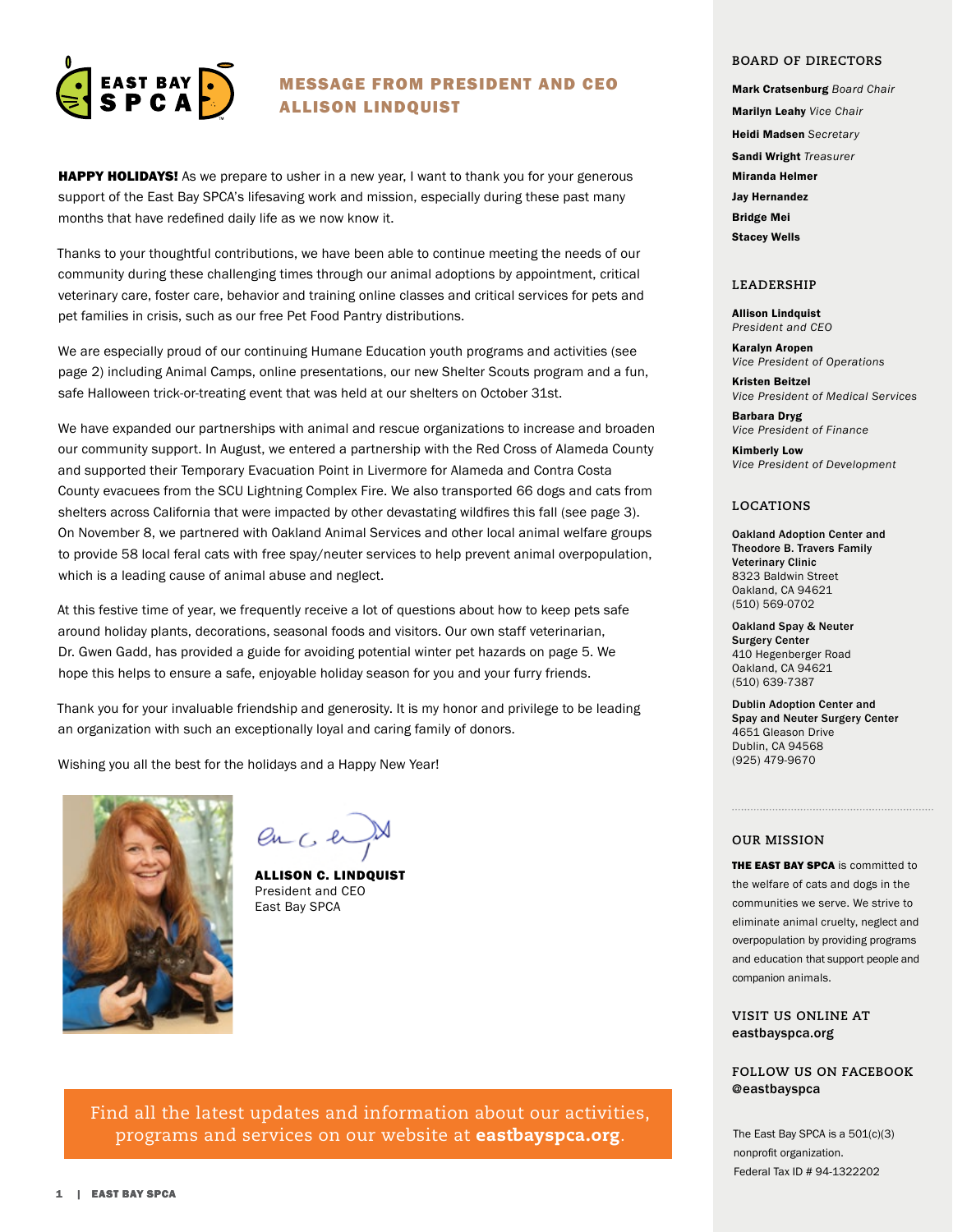# PROMOTING COMPASSION DURING COVID HUMANE EDUCATION

The East Bay SPCA has a long history of providing humane education opportunities that promote stewardship and compassion for all living things to youth in our community. As early as 1912, we offered programs to local youth on caring for animals including a series of instructional programs, shelter tours and a resource library. We continue to be leaders in Humane Education, offering some of the most in-depth programs in the country and sharing our knowledge with other organizations nationwide who are looking to start or expand their own Humane Education programs. Earlier this year, our team spoke at the Association of Professional Humane Educators (APHE) to share tips, ideas and many activities for programming and generating revenue.

We are especially proud of how we responded to the challenges presented by COVID-19 and remained flexible and creative so we could continue offering programs to local youth when they needed them most.

From June through August, we successfully and safely ran 30 Summer Animal Camp sessions with nearly 400 local youth participating. Some participants enjoyed camp so much, they came back for more sessions throughout the summer!



*Summer Animal Campers Tara and Colin with Elaine*

"Kids crave social interaction and learning experiences with other kids. In-person programs have been so beneficial and youth participants have been appreciative for the chance to do anything away from a screen and to get out of the house. For those who don't have a pet at home, interacting with shelter dogs and cats has been therapeutic during this challenging time." says Humane Education Manager, Courtney Campbell.

"Thank you for holding an in-person camp! We were so thrilled my daughter was not on a screen, even just for a week. I'm grateful that the East Bay SPCA found a safe way to make camp work." Guardian of Summer Animal Camper



Our Humane Education team goes above and beyond brainstorming new and creative ways to connect with youth during COVID-19. For Halloween, they planned a Trick or Treat Drive Thru in Oakland and Dublin where families could safely drive up to stations, say "hi" to shelter animals and take home goodies like candy, a fun educational activity book and

*Meow and Howl-o-ween Drive Thru event*

even treats for their cats and dogs at home. Our regular classroom programs were adapted for schools and scout groups to offer virtual programming that is engaging and interactive for kids.

This fall and winter, we continue bringing programs to youth in our community to help them learn about caring for animals and offering safe in-person options whenever possible. Our newly launched Shelter Scouts program gives youth access to volunteer opportunities and enrichment during COVID-19. Participants ages 8 – 18 explore the world of animal welfare through service-learning projects, educational activities and animal meet-and-greets. We are also offering Fall and Winter Animal Camps for students in 1st - 5th grade at our Oakland Adoption Center.

Learn more about currently available youth programs and how to enroll at eastbayspca.org/education.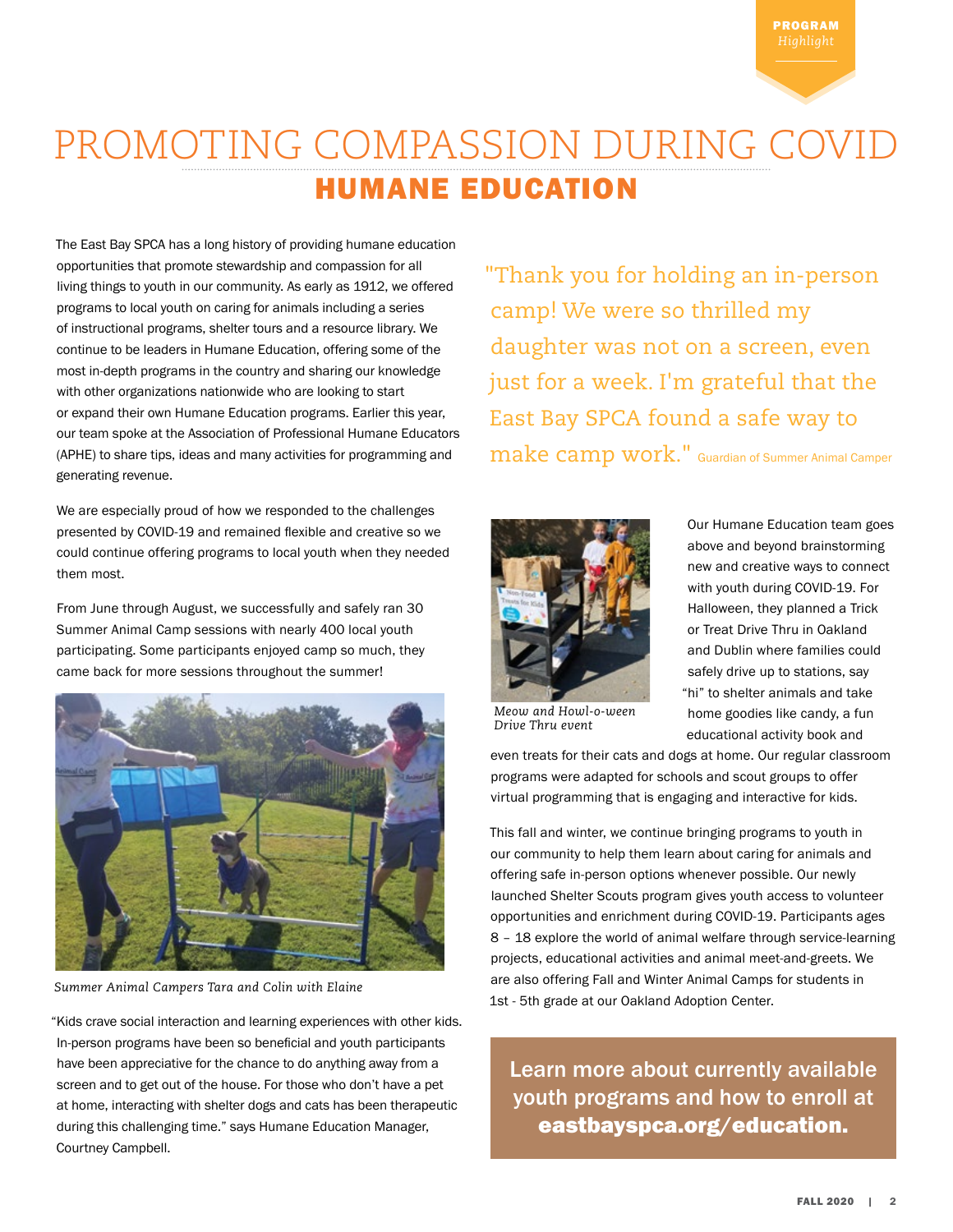

Over the past years, wildfires have continued to devastate many areas in California. The East Bay SPCA has been there and will continue to be there to offer a helping hand to alleviate impacted shelters by transferring adoptable animals to make room for owned animals displaced by fires to give them the best chance to be reunited with their families.

In August and September, our team drove a total of 1,340 miles to transfer 66 dogs and cats from Solano, Monterey, Butte, Madera, and Shasta counties that were already available for adoption to the East Bay SPCA.

"Every time that we show up to transfer animals in response to fires or other crisis moments, our partner shelters are extremely grateful for any support that we can provide. It's a very humbling experience," says Animal Recruitment Coordinator, Ryan Ericksen.

As with all animals who come through our doors whether they are transfers, strays, or surrenders, the transported animals received medical and behavior assessments and care, socialization, nutrition, exercise and spay/neuter surgery if needed as they were prepared for adoption.



*Our team at the SPCA Monterey County as part of our emergency relief efforts* 

We're happy to report that many of these pets have found their new forever homes through our matchmaking adoption process and we're thrilled to share these happy updates below from adopters.

We understand the difficulties people face when they must evacuate their homes but may be unable to find safe, temporary housing or co-housing with their animals. To fill this gap, we offer temporary boarding for cats and dogs of evacuees that have relocated to the East Bay.

### RECENT ADOPTION UPDATES FROM WILDFIRES



After being transferred from Madera, Tundra was looking for a family that could provide him an active lifestyle. We're happy to report Tundra has been adopted by a family committed to providing him the enrichment and training he needs with the help of their two sons.



From Butte County, three-year-old Munchkin quickly became a staff and volunteer favorite. This sweet, cuddle girl was quickly adopted into her forever home and has made herself very comfortable.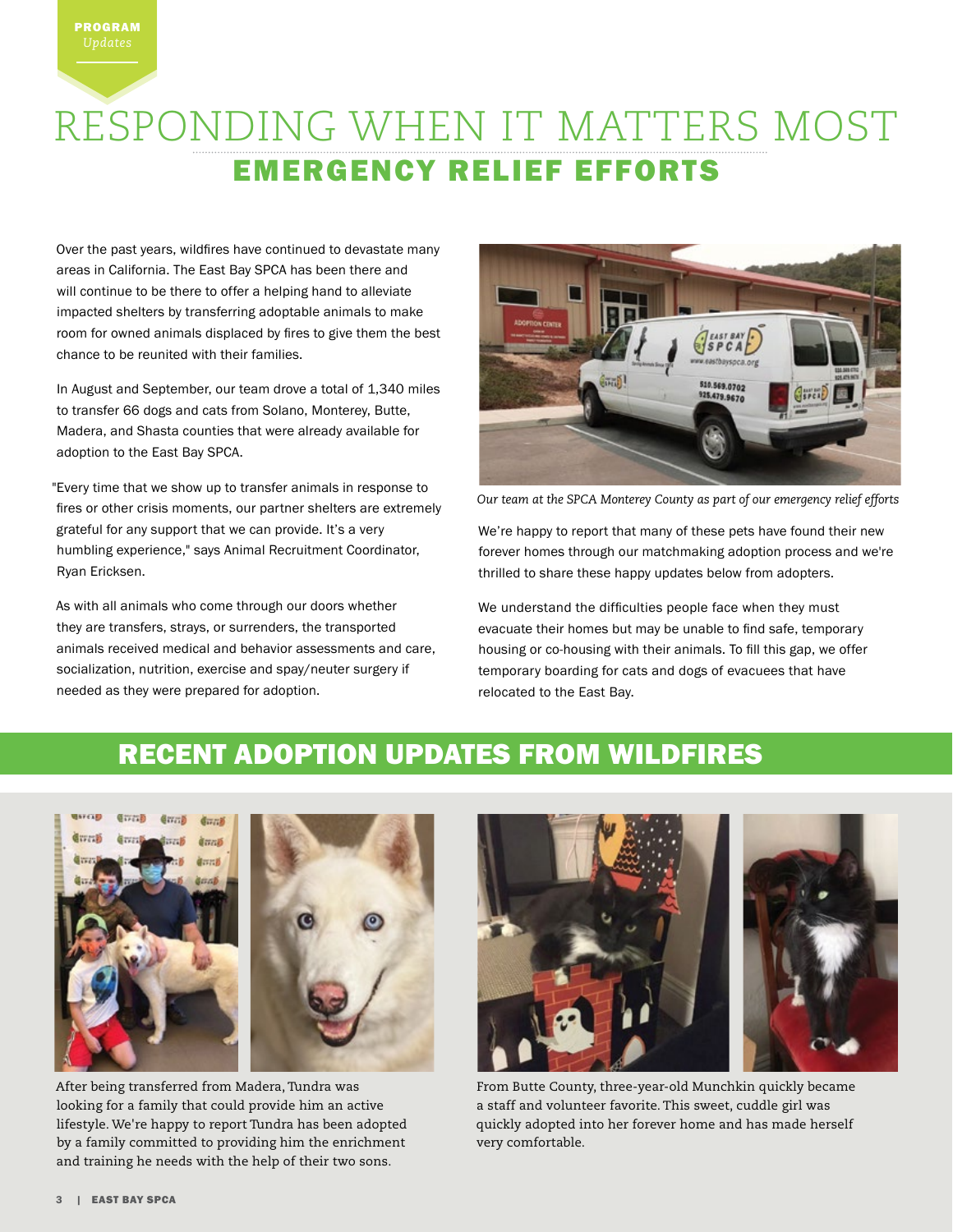We're proud to announce our new partnership with the Alameda County Red Cross to support people and pets who have been displaced due to emergencies. With this new partnership in place, we are ready to provide assistance and supplies along with the Red Cross for Alameda County and Contra Costa County to those in crisis and facing emergency situations.



*Shelter Manager, Amber Jocelyn, at our first deployment with the Alameda County Red Cross at the Temporary Evacuation Point in Livermore for potential evacuees of the SCU Lightning Complex Fire*

"We recognize the importance of animal welfare services in the greater community and how, by cultivating partnerships with human social service organizations, we can make a larger impact and remove barriers to animal care when people and pets are in crisis," says Karalyn Aropen, VP of Operations at the East Bay SPCA.

# PET PREPAREDNESS TIPS FOR EMERGENCIES

As the last few years have shown, disaster can strike at any moment. The best way to ensure safety from fires, earthquakes and other natural disasters is to have a disaster plan in place for your family, pets included. Make a plan for emergencies today with these easy steps.



Make a pet disaster kit with a carrier that's ready to go.

It is important to have up-to-date identification for

2

3

your pet at all times, should you become separated. Along with ID tags on a collar, make sure you microchip your pet and keep your contact information up to date.

Get your pets familiarized with a carrier by placing treats in the carrier for your pets to find, helping them have a positive association with the carrier. If you have multiple pets, make sure you can transport them at the same time.

Identify a home that will welcome you and your pets or keep a list of pet friendly hotels with your disaster kit. Keep a list of nearby pet boarding facilities, shelters, and veterinarians. 4

### Learn more at eastbayspca.org/disaster.



Islay (formerly Canary), a four-year-old Pit Bull, came to us from Madera. Her adopter reports, "Islay is a wonder dog. She's great with the kids, other dogs and loves her people. She's helped add structure to our days by getting in family walks throughout the day while we work from home. We're so grateful to have her in our family."



Isoke, an eight-year-old senior cat from Solano, was placed in a loving foster home while preparing for adoption. He specialized in cuddles and headbutts, and was matched with a family more than happy to welcome a senior cat into their home.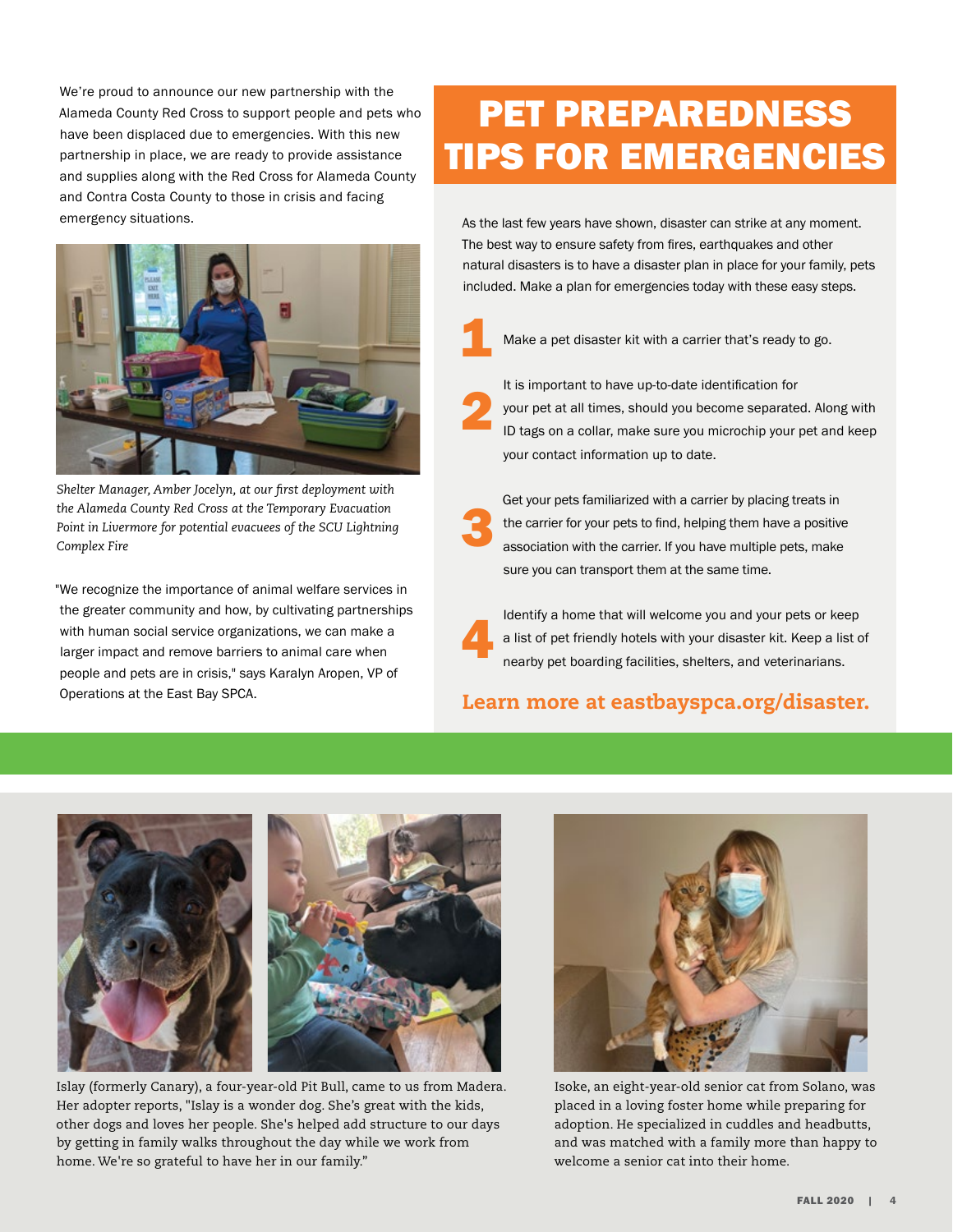# HOLIDAY PET SAFETY

### TIPS FROM DR. GADD ON KEEPING PETS SAFE

Holiday season is upon us! This year our gatherings may be smaller than usual but there are ways to ensure the health, safety and happiness of those who bring us so much joy. Holiday traditions often involve decorations, holiday plants, special foods and visitors. A careful look at your traditions can ensure you and your pets both enjoy the holidays.

Decorations are often attractive to our pets. They can be shiny, smell interesting or move in fun ways. Moving things out of your pet's reach will prevent a treasured object from being broken or devoured. Always be aware of objects using batteries which are dangerous if chewed on. Think of securing tall decorations to the wall or even hang it from the ceiling.

Plants are tempting to many animals. Some are irritating to your dog or cat's stomach resulting in vomiting or diarrhea. Others are toxic and will cause serious damage. Take time to check out eastbayspca.org/holidaytips to learn what plants to avoid.

Food is love so it's tempting to share a bit of our meal. Those big, sad eyes are hard to resist. Remember to stay away from fatty foods, bones, macadamia nuts, chocolate and other treats. Try to keep some pet-safe treats on hand for visitors to share with your pet so they don't feel left out. For more information go to eastbayspca.org/holidaytips.



*Staff veterinarian Dr. Gadd* 



*Photo by Heidi Eder*

Finally, take extra time to be sure your pet is comfortable. Whether you live with a snuggly snake or a rambunctious kitten, the holidays are stressful. Many of us adopted animals when the pandemic started and haven't had the chance to get them used to new situations or people. Remember to have a safe zone where they can be away from stress and relax. Always supervise when your pet is with new people or small children. Be sure your guests understand not to follow your pet into their safe zone. Let your pet approach new people at their own pace, give them choices and coach people through how to greet your pet to help them feel safe. Never force your pet into an interaction if they appear uncomfortable. You know what your pet likes best, so use their passions to create a safe, friendly space.

Planning your holiday with special attention to the things that will keep your pet healthy, safe and happy ensures a good time for all.

Learn more about keeping your pets safe at eastbayspca.org/holidaytips.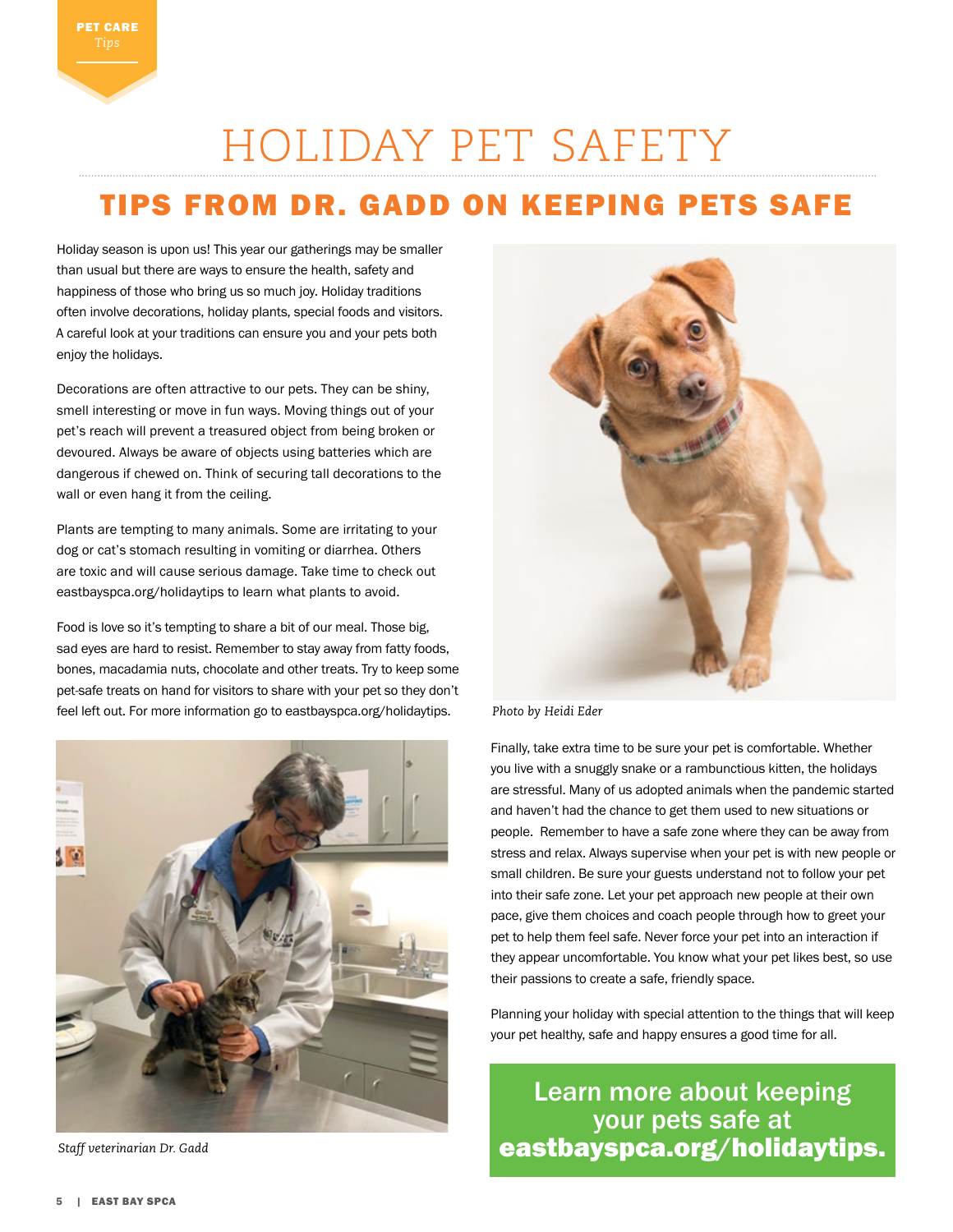# THANKS TO OUR SPONSORS

We'd like to express our sincere gratitude to Silverado Contractors and Bob Connor and Thyda Yim for their "Best in Show" sponsorships of this year's Growl, Meow & Wine Online event that was held on August 16. Their generous leadership support of our signature event helped us raise more than \$250,000 to help local animals and pet families in need. Thank you!

### SILVERADO CONTRACTORS

Silverado Contractors, Inc. is an industry leading union contractor providing a full spectrum of demolition and excavation services to private developers, general contractors, industrial and public works clients throughout the West Coast.

Silverado's scope of expertise spans a wide range of project types, including building demolition, selective demolition, industrial, marine, transportation, bridge removal, remediation, complete site decommissioning, plant closure, asset recovery and recycling, excavation and site preparation. Silverado's recycling projects support the environment by separating waste streams to recycle or reuse as much material as possible. For the majority of their projects, they exceed 75% recycling or reuse of material.



Since its inception in 2005, Silverado has successfully completed more than 800 projects. The company has performed numerous large-scale, complex demolition projects including Candlestick Park, Cal State University East Bay's Warren Hall, the iconic 6th Street Bridge in Los Angeles, San Francisco-Oakland Bay Bridge Yerba Buena Island Transition, BART Lake Merritt Administration Building, Carquinez Bridge Approach Ramps, San Francisco International Airport's Boarding Area "A", demolition of the 240-ft. tall Bank of America Clock Tower Building, and multiple projects for the Port of Oakland.

### BOB CONNOR AND THYDA YIM



Bob Connor is a longtime friend and donor to the East Bay SPCA. As an Oakland resident and business owner, he has for many years encountered and rescued numerous stray dogs and cats, either taking them in to his own care or to the safety of our shelter.

Bob's auto business occupies several garages and yards which he has turned into a makeshift shelter of sorts for the cats and dogs that he rescues. He's created a true cat haven for a local feral cat community and the lucky dogs that call his complex home roam the yards and sleep on the couches in his office, each one a survivor.

When we faced a sudden outbreak of Canine Influenza Virus (CIV) last year, Bob generously allowed us to use his 80,000 square-foot industrial warehouse as a makeshift quarantine facility for over 125 dogs that had been exposed to the highly contagious virus. We were able to safely treat the animals and prevent further contagion of the virus out into the community.

Bob is truly a hometown hero to animals in need and the East Bay SPCA!

*Thyda and some of the family dogs enjoying the great outdoors*